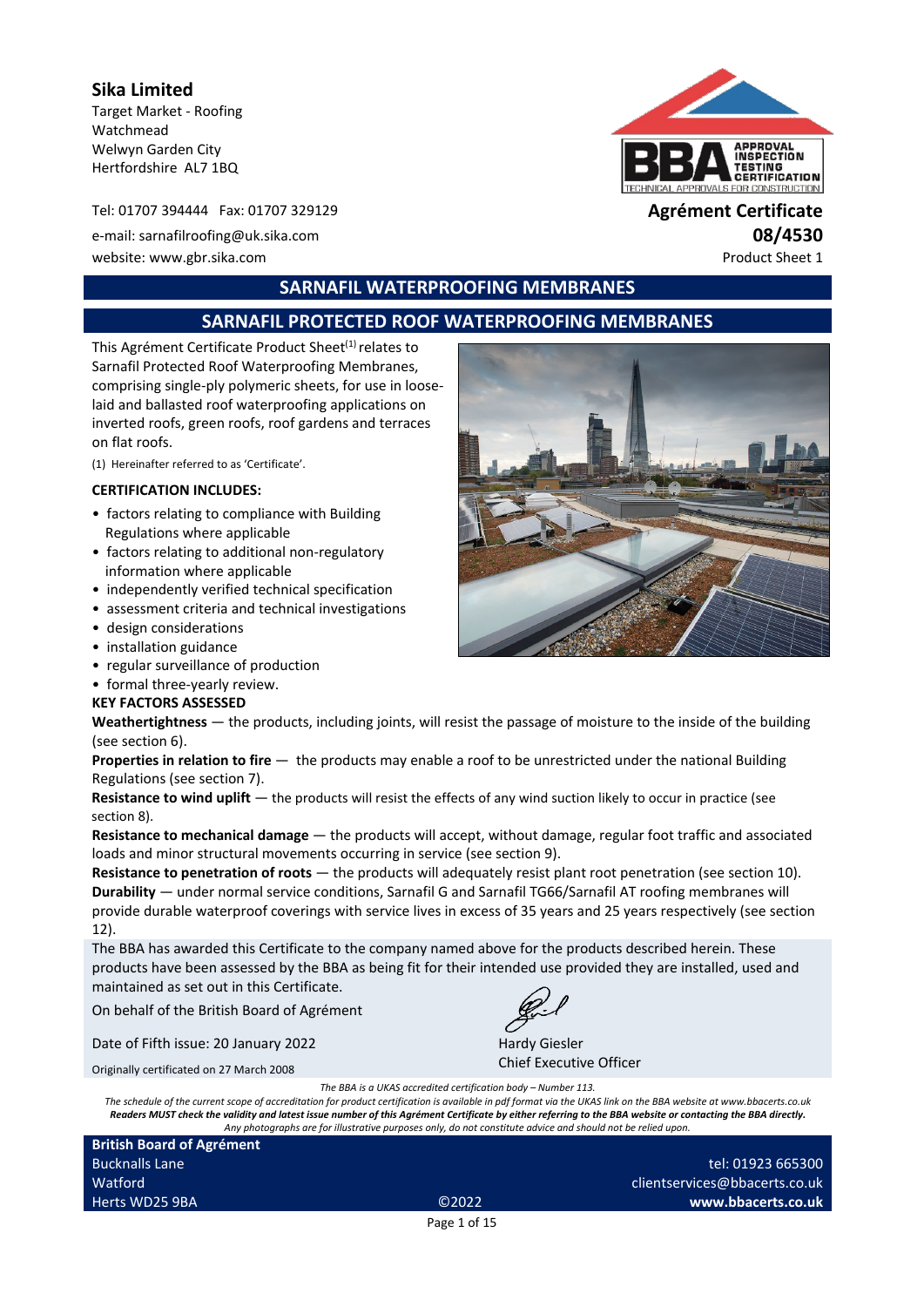# **Regulations**

In the opinion of the BBA, Sarnafil Protected Roof Waterproofing Membranes, if installed, used and maintained in accordance with this Certificate, can satisfy or contribute to satisfying the relevant requirements of the following Building Regulations (the presence of a UK map indicates that the subject is related to the Building Regulations in the region or regions of the UK depicted):

|                                             |                         | The Building Regulations 2010 (England and Wales) (as amended)                                                                                                                                                                                                            |
|---------------------------------------------|-------------------------|---------------------------------------------------------------------------------------------------------------------------------------------------------------------------------------------------------------------------------------------------------------------------|
|                                             |                         |                                                                                                                                                                                                                                                                           |
| Requirement:<br>Comment:                    | B4(2)                   | <b>External fire spread</b><br>On suitable substructures, the use of the products may enable a roof to be unrestricted<br>under this Requirement. See sections 7.1 and 7.2 of this Certificate.                                                                           |
| <b>Requirement:</b><br>Comment:             | C2(b)                   | <b>Resistance to moisture</b><br>The products, including joints, will enable a roof to satisfy this Requirement. See section<br>6 of this Certificate.                                                                                                                    |
| <b>Regulation:</b><br>Comment:              | 7(1)                    | <b>Materials and workmanship</b><br>The products are acceptable. See section 12 and the Installation part of this Certificate.                                                                                                                                            |
|                                             |                         | The Building (Scotland) Regulations 2004 (as amended)                                                                                                                                                                                                                     |
| <b>Regulation:</b><br>Comment:              | 8(1)(2)                 | Durability, workmanship and fitness of materials<br>Use of the products satisfies the requirements of this Regulation. See sections 11.1 and<br>12 and the Installation part of this Certificate.                                                                         |
| <b>Regulation:</b><br>Standard:<br>Comment: | 9<br>2.8                | <b>Building standards applicable to construction</b><br>Spread from neighbouring buildings<br>When applied to a suitable substructure, the products may enable a roof to be<br>unrestricted under clause $2.8.1^{(1)(2)}$ . See sections 7.1 and 7.2 of this Certificate. |
| Standard:<br>Comment:                       | 3.10                    | Precipitation<br>The products, including joints, will enable a roof to satisfy the requirements of this<br>Standard, with reference to clauses 3.10.1 $(1)(2)$ and 3.10.7 $(1)(2)$ . See section 6 of this<br>Certificate.                                                |
| Standard:<br>Comment:                       | 7.1(a)                  | Statement of sustainability<br>The products can contribute to satisfying the relevant requirements of Regulation 9,<br>Standards 1 to 6, and therefore will contribute to a construction meeting a bronze level<br>of sustainability as defined in this Standard.         |
| <b>Regulation:</b><br>Comment:              | 12                      | <b>Building standards applicable to conversions</b><br>Comments in relation to these products under Regulation 9, Standards 1 to 6, also apply<br>to this Regulation, with reference to clause 0.12.1 $(1)(2)$ and Schedule 6 $(1)(2)$ .                                  |
|                                             |                         | (1) Technical Handbook (Domestic).<br>(2) Technical Handbook (Non-Domestic).                                                                                                                                                                                              |
|                                             |                         | The Building Regulations (Northern Ireland) 2012 (as amended)                                                                                                                                                                                                             |
| <b>Regulation:</b><br>Comment:              | 23(a)(i)<br>(iii)(b)(i) | <b>Fitness of materials and workmanship</b><br>The products are acceptable. See section 12 and the Installation part of this Certificate.                                                                                                                                 |
| <b>Regulation:</b><br>Comment:              | 28(b)                   | <b>Resistance to moisture and weather</b><br>The products, including joints, will enable a roof to satisfy the requirements of this<br>Regulation. See section 6 of this Certificate.                                                                                     |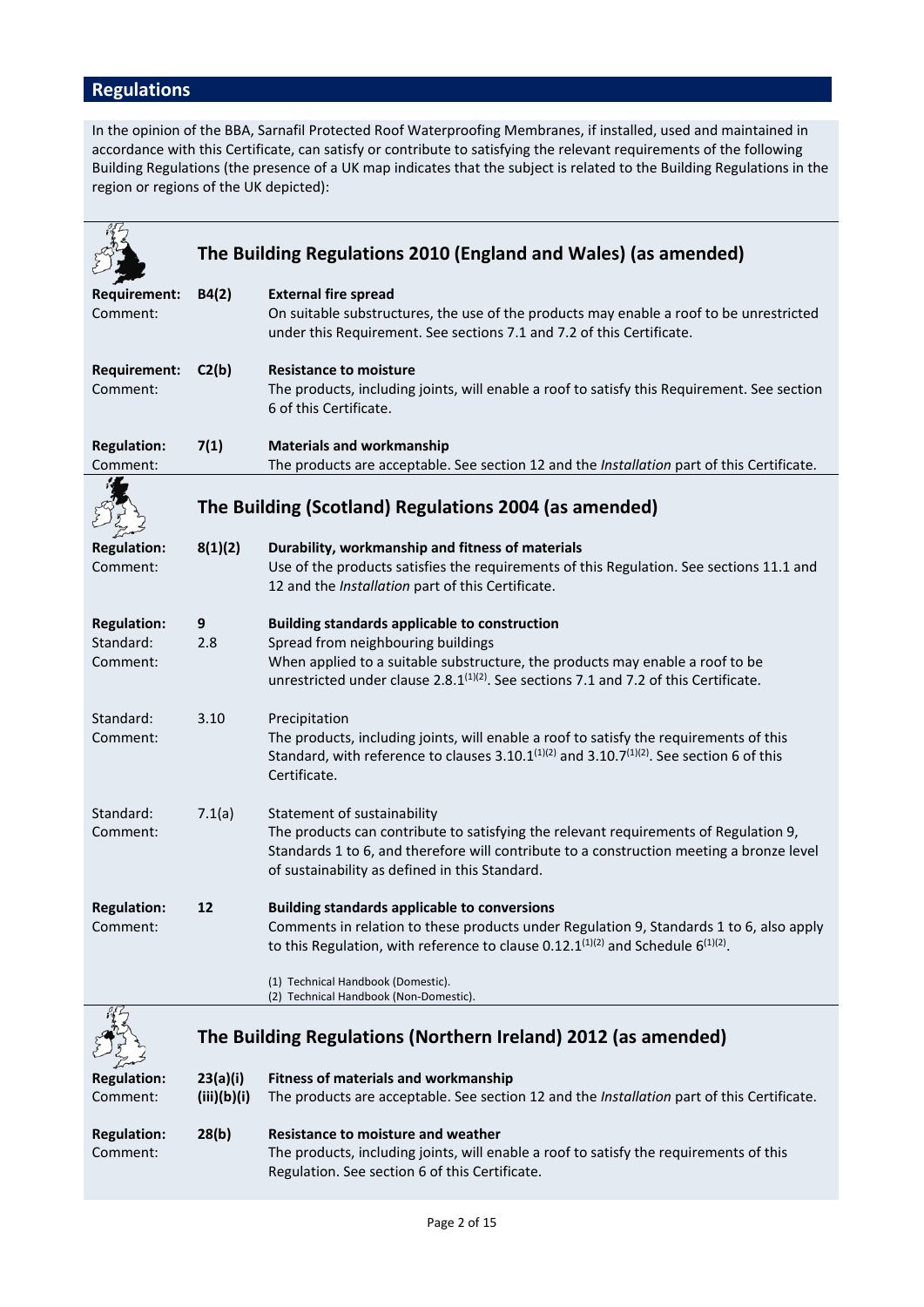| <b>Regulation:</b> | 36(b) | <b>External fire spread</b>                                                             |
|--------------------|-------|-----------------------------------------------------------------------------------------|
| Comment:           |       | On suitable substructures, the use of the products may enable a roof to be unrestricted |
|                    |       | by the requirements of this Regulation. See sections 7.1 and 7.2 of this Certificate.   |

# **Construction (Design and Management) Regulations 2015 Construction (Design and Management) Regulations (Northern Ireland) 2016**

Information in this Certificate may assist the client, designer (including Principal Designer) and contractor (including Principal Contractor) to address their obligations under these Regulations.

See sections: 1 *Description* (1.2) and 3 *Delivery and site handling* (3.3) of this Certificate.

### **Additional Information**

#### **NHBC Standards 2022**

In the opinion of the BBA, Sarnafil Protected Roof Waterproofing Membranes, if installed, used and maintained in accordance with this Certificate, can satisfy or contribute to satisfying the relevant requirements in relation to *NHBC Standards*, Chapter 7.1 *Flat roofs, terraces and balconies.*

The NHBC Standards do not cover the use of the products in the refurbishment of existing roofs.

### **CE marking**

The Certificate holder has taken the responsibility of CE marking the products in accordance with harmonised European Standard BS EN 13956 : 2012**.**

### **Registered Contractors Scheme**(1)

The Certificate holder operates a Registered Contractors Scheme for these products under which contractors are trained, registered and regularly reviewed by the Certificate holder to demonstrate that they are competent to carry out installation in accordance with this Certificate. Details of registered Contractors are available from the Certificate holder. Registered contractors are responsible for each installation of the products they undertake.

(1) The Certificate holder's records relating to their Registered Contractors Scheme will be audited annually by the BBA as part of its programme of surveillance.

### **Technical Specification**

### **1 Description**

1.1 Sarnafil Protected Roof Waterproofing Membranes comprise:

- Sarnafil G410 a multi-layer roof waterproofing membrane based on plasticised PVC, incorporating UV- and flameretardant stabilisers and non-woven glass fibre inlay
- Sarnafil AT a multi-layer synthetic roof waterproofing membrane based on flexible polyolefins (FPO), incorporating a combination of glass fibre matting and synthetic scrim and a polymer backing
- Sarnafil TG66 a multi-layer synthetic roof waterproofing membrane based on FPO, incorporating UV-retardant stabilisers and a non-woven glass fibre inlay.

1.2 The membranes are manufactured to the nominal characteristics given in Tables 1 and 2.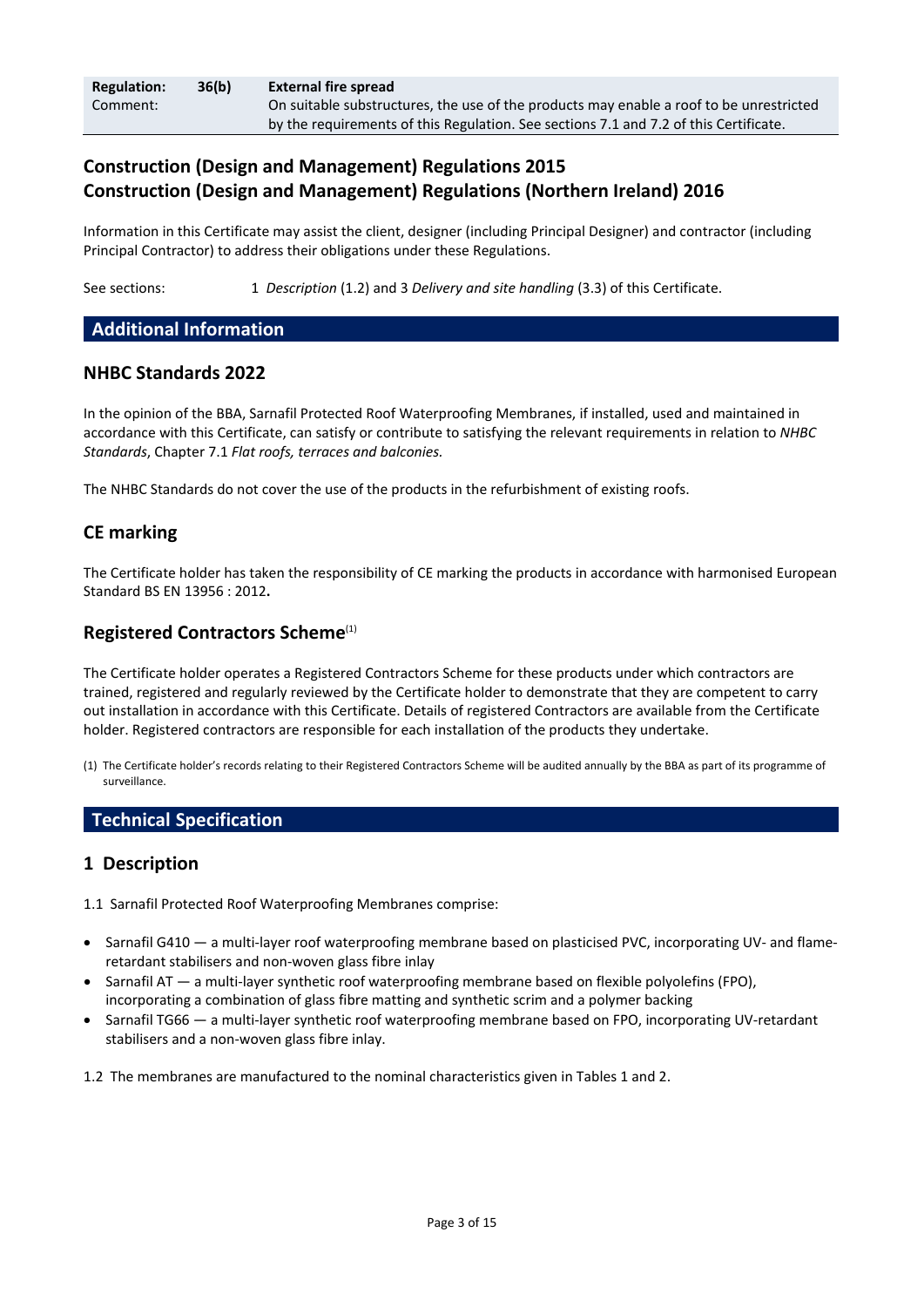| Table 1 Nominal characteristics - PVC membranes |                         |                |                               |                                 |             |                |
|-------------------------------------------------|-------------------------|----------------|-------------------------------|---------------------------------|-------------|----------------|
|                                                 | Sarnafil G410           |                |                               |                                 |             |                |
| <b>Characteristic (unit)</b>                    | <b>Standard G410-EL</b> |                | <b>Fleece-backed G410-ELF</b> |                                 |             |                |
| Roll length (m)                                 | 20                      | 20             | 20                            | 15                              | 15          | 15             |
| Roll width (m)                                  | $\overline{2}$          | $\overline{2}$ | $\overline{2}$                | $\overline{2}$                  | 2           | $\overline{2}$ |
| Thickness (mm) <sup>(1)</sup>                   | 1.5                     | 1.8            | 2.0                           | $1.5^{(1)}$                     | $1.8^{(1)}$ | $2.0^{(1)}$    |
| Weight ( $kg·m-2$ )                             | 2.0                     | 2.3            | 2.6                           | 2.3                             | 2.7         | 3.1            |
| Roll weight (kg)                                | 64                      | 80             | 69                            | 69                              | 81          | 93             |
| Colour                                          |                         |                |                               |                                 |             |                |
| upper face                                      |                         |                |                               | A range of colours is available |             |                |
| lower face                                      |                         |                |                               |                                 |             |                |
| Watertightness                                  | Pass                    | Pass           | Pass                          | Pass                            | Pass        | Pass           |
| Tensile strength (N·mm <sup>-2</sup> )          |                         |                |                               |                                 |             |                |
| longitudinal                                    | $\geq 10$               | $\geq 10$      | $\geq 10$                     |                                 |             |                |
| transverse                                      | $\geq 9$                | $\geq 9$       | $\geq 9$                      |                                 |             |                |
| Elongation (%)                                  |                         |                |                               |                                 |             |                |
| longitudinal                                    | $\geq 220$              | $\geq 250$     | $\geq 250$                    |                                 |             |                |
| transverse                                      | $\geq 200$              | $\geq 230$     | $\geq 230$                    |                                 |             |                |
| Tensile strength $(N.50 \text{ mm}^{-1})$       |                         |                |                               | $\geq 700$                      | $\geq 750$  | $\geq 750$     |
| longitudinal<br>transverse                      |                         |                |                               | $\geq 700$                      | $\geq 750$  | $\geq 750$     |
| Elongation (%)                                  |                         |                |                               |                                 |             |                |
| longitudinal                                    |                         |                |                               | $\geq 65$                       | $\geq 65$   | $\geq 65$      |
| transverse                                      |                         |                |                               | $\geq 65$                       | $\geq 65$   | $\geq 65$      |
| Dimensional stability (%)                       |                         |                |                               |                                 |             |                |
| longitudinal                                    | $≤0.2$                  | $\leq 0.2$     | $≤0.2$                        |                                 |             |                |
| transverse                                      | $≤0.1$                  | $≤0.1$         | $≤0.1$                        |                                 |             |                |
| Low temperature foldability (°C)                | $\leq -25$              | $≤ -25$        | $≤ -25$                       | $\leq$ -25                      | $≤ -25$     | $\leq$ -25     |
| Impact resistance                               |                         |                |                               |                                 |             |                |
| soft substrate                                  |                         |                |                               |                                 |             |                |
| hard substrate                                  |                         |                |                               |                                 |             |                |
| Static load resistance                          |                         |                |                               |                                 |             |                |
| soft substrate                                  |                         |                |                               |                                 |             |                |
| hard substrate                                  |                         |                |                               |                                 |             |                |
| Resistance to root penetration                  | Pass                    | Pass           | Pass                          | Pass                            | Pass        | Pass           |

 $\overline{(1)}$  Excluding backing fleece.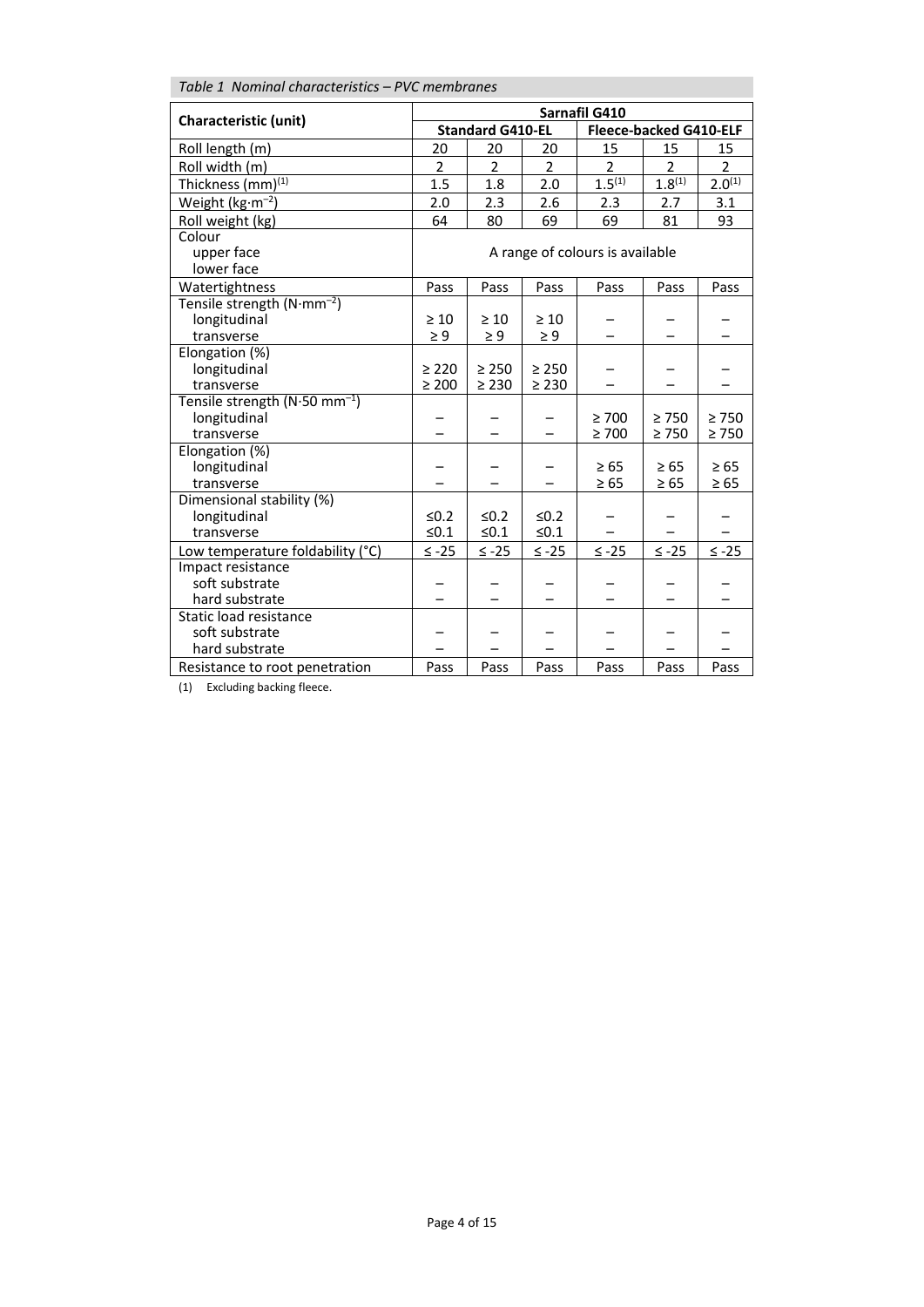#### *Table 2 Nominal characteristics – FPO membranes*

| <b>Characteristic (unit)</b>              |                               | Sarnafil TG66  | Sarnafil AT    |                          |                |
|-------------------------------------------|-------------------------------|----------------|----------------|--------------------------|----------------|
| Roll length (m)                           | 20                            | 15             | 15             | 20                       | 10             |
| Roll width (m)                            | $\overline{2}$                | $\overline{2}$ | $\overline{2}$ | $\overline{2}$           | $\overline{2}$ |
| Thickness (mm)                            | 1.5                           | 1.8            | 2.0            | 1.5                      | 2.5            |
| Weight $(kg·m^{-2})^{(1)}$                | 1.5                           | 1.8            | 2.0            | 1.65                     | 2.6            |
| Roll weight (kg)                          | 60                            | 54             | 60             | 66                       | 52             |
| Colour                                    | Standard RAL 7040 Window Grey |                |                |                          |                |
| Watertightness                            | Pass                          | Pass           | Pass           | Pass                     | Pass           |
| Tensile strength $(N\cdot mm^{-2})$       |                               |                |                |                          |                |
| longitudinal                              | $\geq 9$                      | $\geq 9$       | $\geq 9$       |                          |                |
| transverse                                | $\geq 7$                      | $\geq 7$       | $\geq 7$       |                          |                |
| Elongation (%)                            |                               |                |                |                          |                |
| longitudinal                              | $\geq 550$                    | $\geq 550$     | $\geq$ 550     |                          |                |
| transverse                                | $\geq 550$                    | $\geq$ 550     | $\geq$ 550     |                          |                |
| Tensile strength (N.50 mm <sup>-1</sup> ) |                               |                |                |                          |                |
| longitudinal                              |                               |                |                | $\geq 1000$              | $\geq 950$     |
| transverse                                |                               |                |                | $\geq 900$               | $\geq 900$     |
| Elongation (%)                            |                               |                |                |                          |                |
| longitudinal                              |                               |                |                | $\geq 18$                | $\geq 18$      |
| transverse                                |                               |                |                | $\geq 18$                | $\geq 18$      |
| Dimensional stability (%)                 |                               |                |                |                          |                |
| longitudinal                              | $\leq 0.2$                    | $\leq 0.2$     | $\leq 0.2$     |                          |                |
| transverse                                | $\leq 0.1$                    | $\leq 0.1$     | $\leq 0.1$     |                          |                |
| Low temperature foldability (°C)          | $\leq -30$                    | $≤ -30$        | $\leq -30$     | $≤ -50$                  | $≤ -50$        |
| Impact resistance (mm)                    |                               |                |                |                          |                |
| soft substrate                            | $\geq 1000$                   | $\geq 1250$    | $\geq 1250$    | $\geq 1750$              | $\geq 4000$    |
| hard substrate                            | $\geq 800$                    | $\geq 1000$    | $\geq 1000$    | $\geq 800$               | $\geq 4000$    |
| Static load resistance (kg)               |                               |                |                |                          |                |
| soft substrate                            | $\geq 20$                     | $\geq 20$      | $\geq 20$      | $\geq 20$                | $\geq 20$      |
| hard substrate                            | $\geq 20$                     | $\geq 20$      | $\geq 20$      | $\geq 20$                | $\geq 20$      |
| Resistance to root penetration            | Pass                          | Pass           | Pass           | $\overline{\phantom{a}}$ | Pass           |

1.3 Ancillary items necessary for installation of the products, and included in this assessment, are:

- Sarnacol 2142V adhesive for bonding G410-ELF membranes to the substrate
- Sarnacol 2170 and SikaRoof Adhesive 400 Spray– for use at upstands.

1.4 Other items or components which may be used with the products, but which are outside the scope of this Certificate, are:

- SikaRoof Adhesive 200 a one-component polyurethane adhesive for bonding insulation boards
- Sarnacol 2116 adhesive for bonding ballast in areas of high winds
- Sarnafil T Clean cleaning agent for TG66/Sarnafil AT
- Sarnafil G445-13 protection sheet for G410
- Sarnafil TG63-13 protection sheet for TG66/Sarnafil AT
- Sarnavap 500E, 1000E and 2000E polyethylene vapour control layers
- Sarnavap double-sided jointing tape for sealing Sarnavap vapour control layers
- Sarnavap 5000E SA and Sikabit VB 724 SA— self-adhered bituminous vapour control layers
- Primer 600 and 610 for use with SikaRoof Adhesive 200 and Sarnavap 5000E SA, and SikaBit VB 724 SA subject to substrate requirements
- SarnaFelt Type T polyester felt for use as a barrier to bitumen and polystyrene insulation boards
- SarnaFelt Type GK polypropylene-based felts for use as cushion separation layers
- SarnaFelt VS 140 polypropylene filter layer to be used with ballast in inverted roof applications
- Sarnapad paving support or levelling shim made of high-density polypropylene
- Sarnatherm a range of thermal insulations comprising rigid urethane foam and extruded polystyrene.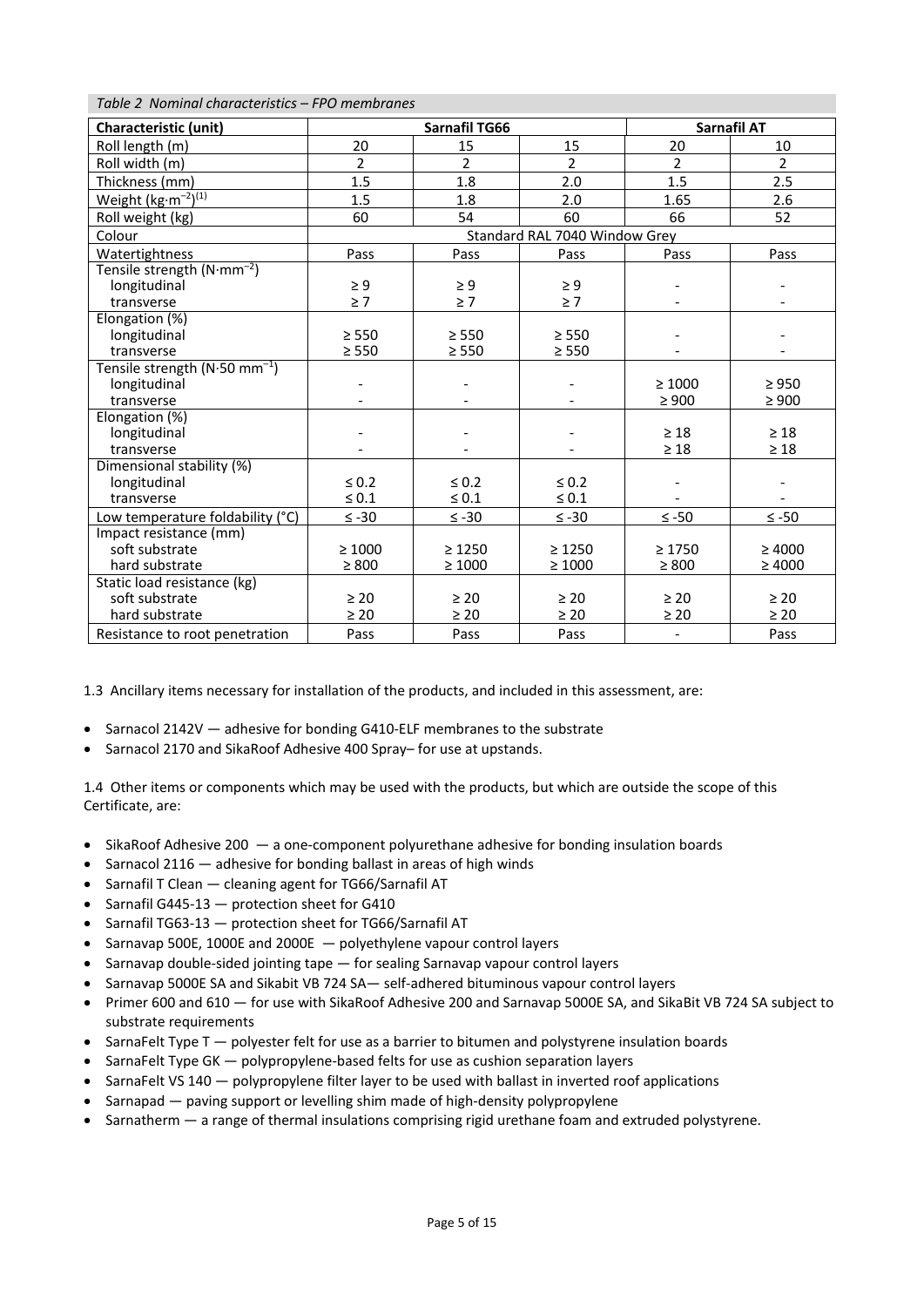# **2 Manufacture**

2.1 The products are manufactured by extrusion coating plasticised PVC or FPO into sheets which are then reinforced with a scrim.

2.2 As part of the assessment and ongoing surveillance of product quality, the BBA has:

- agreed with the manufacturer the quality control procedures and product testing to be undertaken
- assessed and agreed the quality control operated over batches of incoming materials
- monitored the production process and verified that it is in accordance with the documented process
- evaluated the process for management of nonconformities
- checked that equipment has been properly tested and calibrated
- undertaken to carry out the above measures on a regular basis through a surveillance process, to verify that the specifications and quality control operated by the manufacturer are being maintained.

2.3 The management system of Sika Limited has been assessed and registered as meeting the requirements of BS EN ISO 9001 : 2015 and BS EN ISO 14001 : 2015 by SQS (Certificate 31982).

2.4 The products are manufactured in Switzerland and Germany and marketed in the UK by the Certificate holder.

# **3 Delivery and site handling**

3.1 The membranes are delivered to site in rolls packaged in polythene bearing a label with the product identification, stock number, lot number, bulk roll number, area, date code and the BBA logo incorporating the number of this Certificate.

3.2 Rolls should be stored in a cool, dry area on a clean, level surface, and kept under cover. They should only be unwrapped from packaging at the time of installation, and unused membrane should be returned to its packaging until required.

3.3 The Certificate holder has taken the responsibility of classifying and labelling the products under the *CLP Regulation (EC) No 1272 / 2008* on the *classification, labelling and packaging of substances and mixtures.* Users must refer to the relevant Safety Data Sheet(s).

### **Assessment and Technical Investigations**

The following is a summary of the assessment and technical investigations carried out on Sarnafil Protected Roof Waterproofing Membranes.

#### **Design Considerations**

### **4 General**

4.1 Sarnafil Protected Roof Waterproofing Membranes are satisfactory for use as a waterproofing on flat roofs with limited or pedestrian/amenity access on:

- loose-laid and ballasted roofs
- warm ballasted roofs
- inverted roofs
- green roofs and roof gardens
- terraces.

4.2 The membranes must be mechanically fixed at upstands and edges.

4.3 Decks to which the membranes are to be applied must comply with the relevant requirements of BS 6229 : 2018 and, where appropriate, *NHBC Standards* 2022, Chapter 7.1.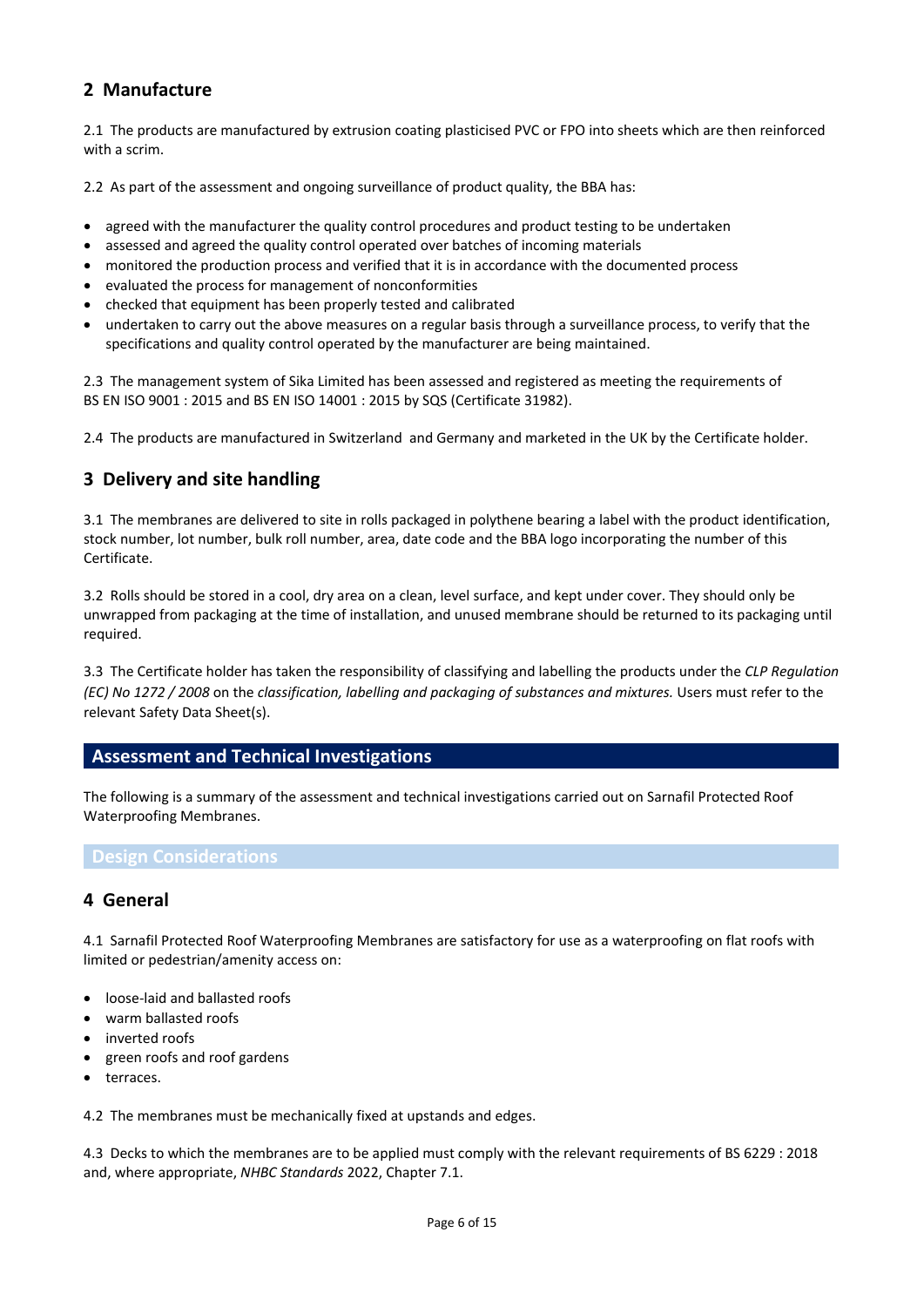#### 4.4 The following terms are defined for the purpose of this Certificate, as:

- roof garden (intensive) a roof with a substantial layer of growing medium with planting that can include shrubs and trees, generally accessible to pedestrians
- green roof (extensive) a roof with a shallow layer of growing medium planted with low-maintenance plants such as mosses, sedums, grasses and some wild flower species.

4.5 Limited access roofs are defined for the purpose of this Certificate as those subjected only to pedestrian traffic for maintenance of the roof covering, cleaning of gutters etc. Where traffic in excess of this is envisaged, special precautions, such as additional protection to the membrane, must be taken (see section 9).

4.6 Flat roofs are defined for the purpose of this Certificate as those having a minimum finished fall of 1:80<sup>(1)</sup>. For design purposes, twice the minimum finished fall should be assumed, unless a detailed analysis of the roof is available, including overall and local deflection and direction of falls.

(1) *NHBC Standards* 2022 require a minimum fall of 1:60 for green roofs and roof gardens.

4.7 Pitched roofs are defined for the purpose of this Certificate as those having a fall greater than 1:6.

4.8 For the purpose of this Certificate, the finished falls of the roof bearing the drainage layer should be between 1:80 and 1:20. The falls are provided by the substrate.

4.9 Structural decks to which the systems are to be applied must be suitable to transmit the dead and imposed loads experienced in service. Allowance needs to be made for loading deflections to ensure that the free drainage of water is maintained.

4.10 Imposed loads, dead loading and wind loads are calculated by a suitably experienced and competent individual in accordance with BS EN 1991-1-1 : 2002, BS EN 1991-1-3 : 2003 and BS EN 1991-1-4 : 2005, and their UK National Annexes.

4.11 Recommendations for the design of green roofs and roof garden specifications are available within the latest edition of *The GRO Green Roof Code – Green Roof Code of Best Practice for the UK*.

4.12 The drainage systems for inverted roofs, green roofs or roof gardens must be correctly designed, and the following points should be addressed:

- provision made for access for maintenance purposes
- dead loads for green roof and roof gardens can increase if the drains become partially or completely blocked causing waterlogging of the drainage layer
- additional guidance for inverted roof specifications is given in BBA Information Bulletin No 4 *Inverted roofs – Drainage and U value corrections.*

4.13 Insulation materials to be used in conjunction with the membranes must be in accordance with the Certificate holder's instructions and be either:

- as described in the relevant clauses of BS 6229 : 2018, or
- the subject of a current BBA Certificate and used in accordance with, and within the scope of, that Certificate

4.14 Sarnafil G410 membranes can be adversely affected by contact with bituminous products and polystyrene insulation boards. In these cases, the G410 felt-backed version or a suitable separating layer such as SarnaFelt Type T must be used. Where doubt arises, the advice of the Certificate holder should be sought.

4.15 Sarnafil TG66/Sarnafil AT membranes should not come into direct contact with new bituminous or coal tar products or plasticised PVC. In these cases, a suitable separating layer such as SarnaFelt Type T must be used.

4.16 The membranes must not be laid directly onto timber substrates impregnated with substances containing solvents or oil (eg oil-based preservatives). In these cases, a felt-backed version or a suitable separating layer must be used.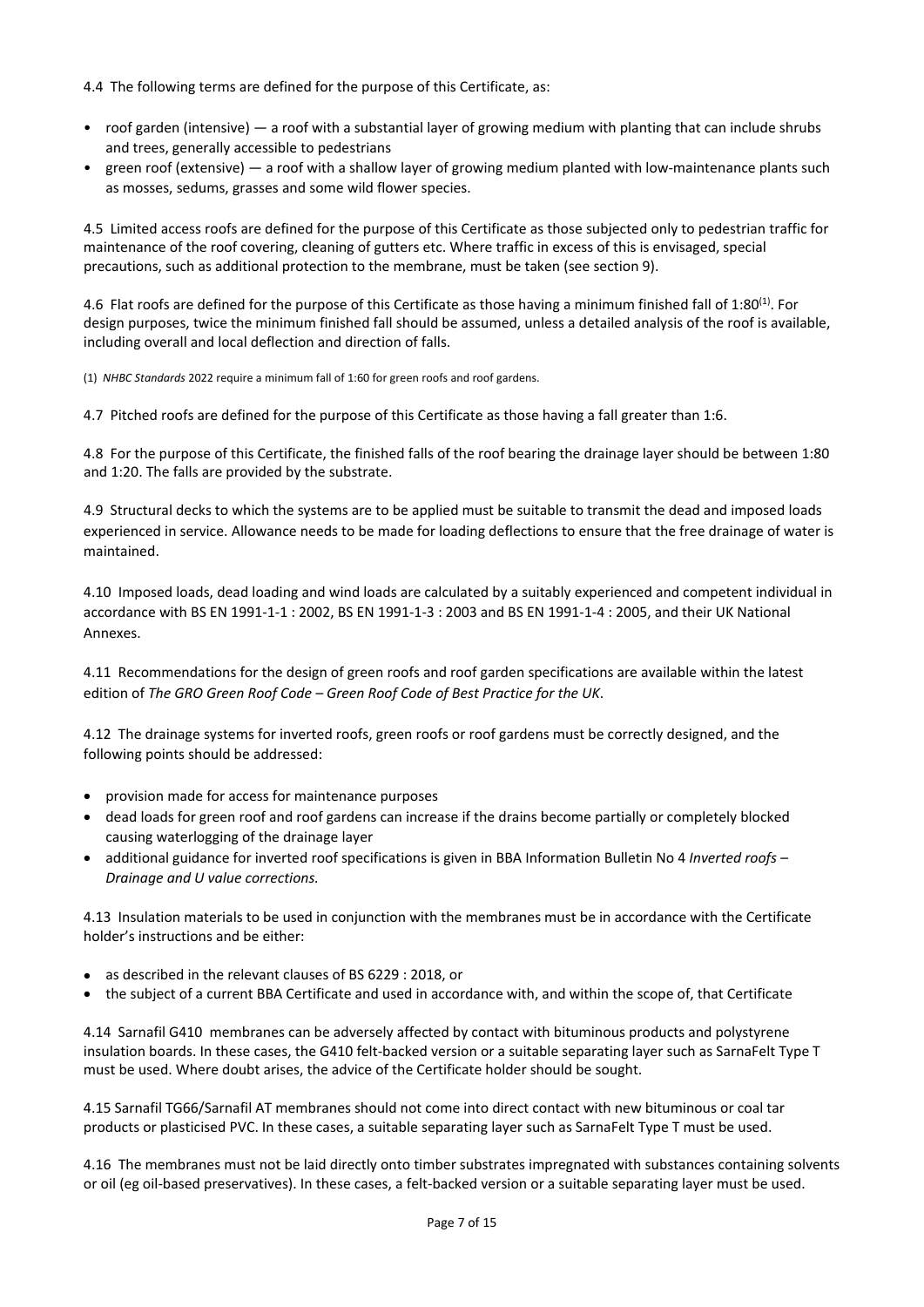4.17 The NHBC requires that the roof membranes, once installed, are inspected in accordance with *NHBC Standards* 2022, Chapter 7.1, Clause 7.1.12, and undergo an appropriate integrity test, where required. Any damage to the membrane is repaired in accordance with section 19 of this Certificate and reinspected.

# **5 Practicability of installation**

The membranes should only be installed by members of the Certificate holder's Registered Contractors Scheme (see the *Additional Information* part of this Certificate).

# **6 Weathertightness**



The membranes, including joints, when completely sealed and consolidated, will adequately resist the passage of moisture into the building and enable a roof to comply with the requirements of the national Building Regulations.

# **7 Properties in relation to fire**



7.1 A roof incorporating the systems will also be unrestricted under the national Building Regulations with respect to proximity to a boundary in the following circumstances:

- when used in protected or inverted roof specifications including an inorganic covering listed in the Annex of Commission Decision 2000/553/EC,
- a roof garden covered with a drainage layer of gravel 100 mm thick and a soil layer 300 mm thick
- irrigated roof gardens and green roofs.

7.2 The designation of other specifications should be confirmed by reference to the requirements of the documents supporting the national Building Regulations.

7.3 If allowed to dry, plants used in roof gardens may allow flame spread across the roof. This should be taken into consideration when selecting plants for the garden. Appropriate protection should be applied to ensure the overall firerating of the roof is not compromised.

# **8 Resistance to wind uplift**

8.1 The ballast requirements for inverted roof systems should be calculated by a suitably competent and experienced individual in accordance with the relevant parts of BS EN 1991-1-4 : 2005 and its UK National Annex. When gravel ballast is used, the system should always be loaded with a minimum depth of 50 mm of aggregate. In areas of highwind exposure, the Certificate holder's advice should be sought. Alternatively, concrete slabs on suitable supports can be used.

8.2 In loose-laid and ballasted systems, the precise ballast requirements should be calculated by a suitably competent and experienced individual in accordance with the relevant parts of BS EN 1991-1-4 : 2005 and its UK National Annex.

8.3 The use of concrete slabs on suitable supports should be considered in areas of high wind exposure, and the advice of the Certificate holder should be sought. In such areas, the gravel may be bonded at the edges for a distance of one metre, using Sarnacol 2116. The membranes should always be ballasted with a minimum depth of 50 mm of aggregate.

8.4 The soil used in green roofs and roof gardens and ballast on inverted/protected roofs must not be of a type that will be removed or become delocalised owing to wind scour experienced on the roof.

8.5 It should be recognised that the type of plants used in roof gardens could significantly affect the expected wind loads experienced in service.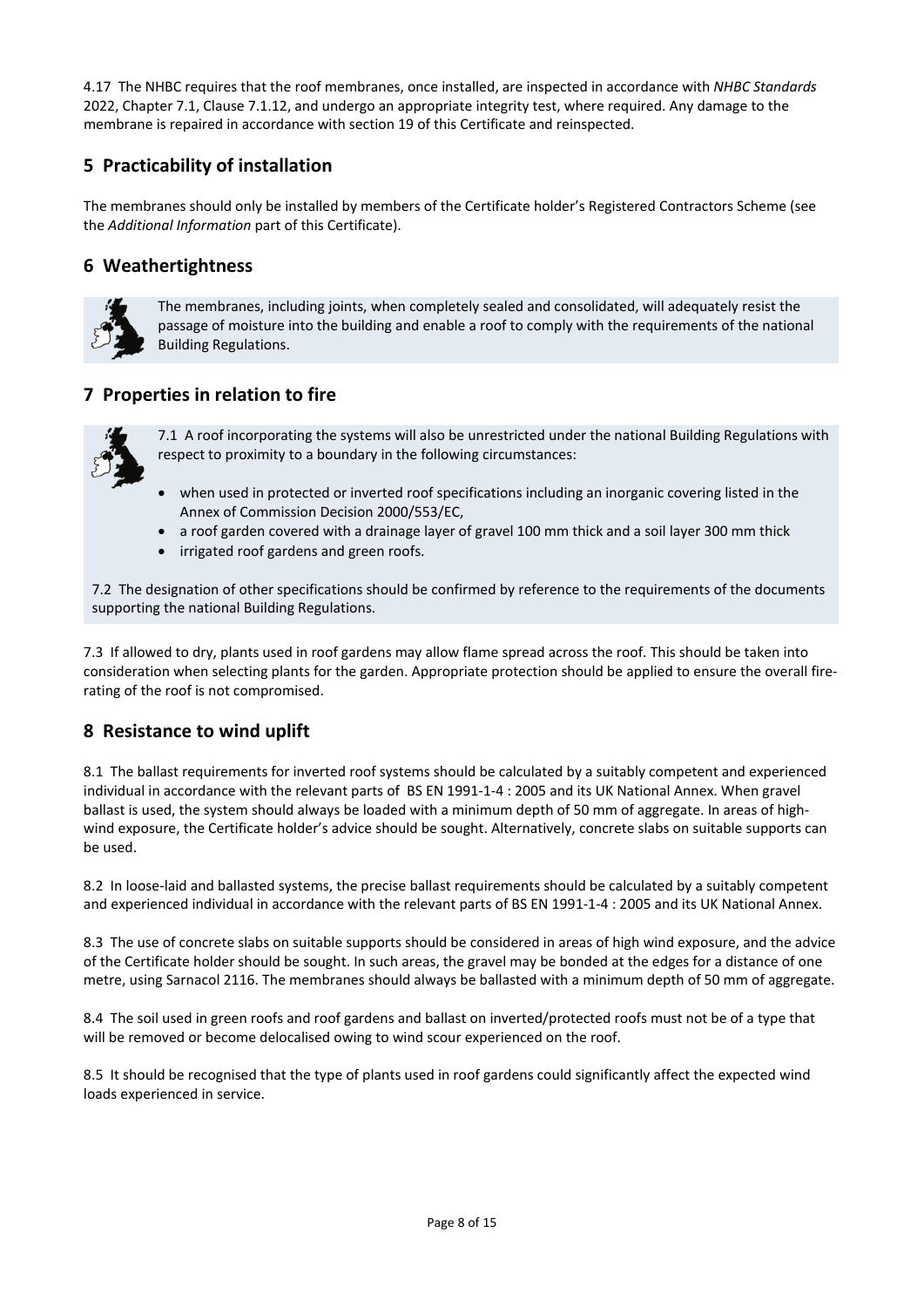# **9 Resistance to mechanical damage**

9.1 The systems can accept the limited foot traffic and light concentrated loads associated with installation and maintenance. Reasonable care should be taken to avoid puncture by sharp objects or concentrated loads. Where traffic in excess of this is envisaged, such as for maintenance of lift equipment, a walkway should be provided (for example, using concrete slabs supported on bearing pads). When paviours are used, a suitable protective sheet, or filter layer, must be laid over the waterproofing, prior to installation of the paviours, on paving pad supports. For inverted applications, an appropriate water control membrane should be used on the insulation.

9.2 Once the green roof or roof garden is installed, it can be regarded as a suitable protection for the membrane in use. However, it should be recognised that the membrane is taken up beyond the level of the soil (at least 150 mm) and therefore is vulnerable to damage in those areas.

9.3 The systems in which the membranes are installed are capable of accepting minor structural movement, while remaining weathertight.

# **10 Resistance to penetration of roots**

Results of tests on the membranes indicate that they are resistant to root penetration and can be used in a roof waterproofing system for roof gardens and green roofs.

### **11 Maintenance**



11.1 The roof systems must be the subject of six-monthly inspections and maintenance in accordance with the recommendations made in BS 6229 : 2018, Chapter 7 and the manufacturers own maintenance requirements, where relevant, to ensure continued satisfactory performance.

11.2 A planned maintenance cycle, including inspections by the Certificate holder at minimum intervals of five years, should be introduced if an extended service life is required. The Certificate holder can advise on methods of extending the service life. This could include the use of thicker membranes, specific maintenance requirements, or localised replacement and repair.

11.3 Where damage has occurred, it should be repaired in accordance with section 16 of this Certificate and the Certificate holder's instructions**.**

11.4 Green roofs and roof gardens must be the subject of regular inspections, particularly in autumn after leaf fall and in the spring, to ensure that unwanted vegetation and other debris are cleared from the roof and drainage outlets. Guidance is available within the latest edition of *The GRO Green Roof Code – Green Roof Code of Best Practice for the UK*.

# **12 Durability**



#### **Sarnafil G410**

12.1 Under normal service conditions, the Sarnafil G roofing system, will provide a durable roof waterproofing with a service life in excess of 35 years.

12.2 Provided the roof is covered by, and maintained in accordance with, the Certificate holder's maintenance scheme, the products will have a service life in excess of 40 years (see 11.2).

#### **Sarnafil TG66 and Sarnafil AT**

12.3 Under normal service conditions, Sarnafil TG 66/Sarnafil AT will provide a durable roof waterproofing with a service life in excess of 25 years.

# **13 Reuse and recyclability**

The products comprise polyvinyl chloride, flexible polyolefins, polyester and glass, all of which can be recycled.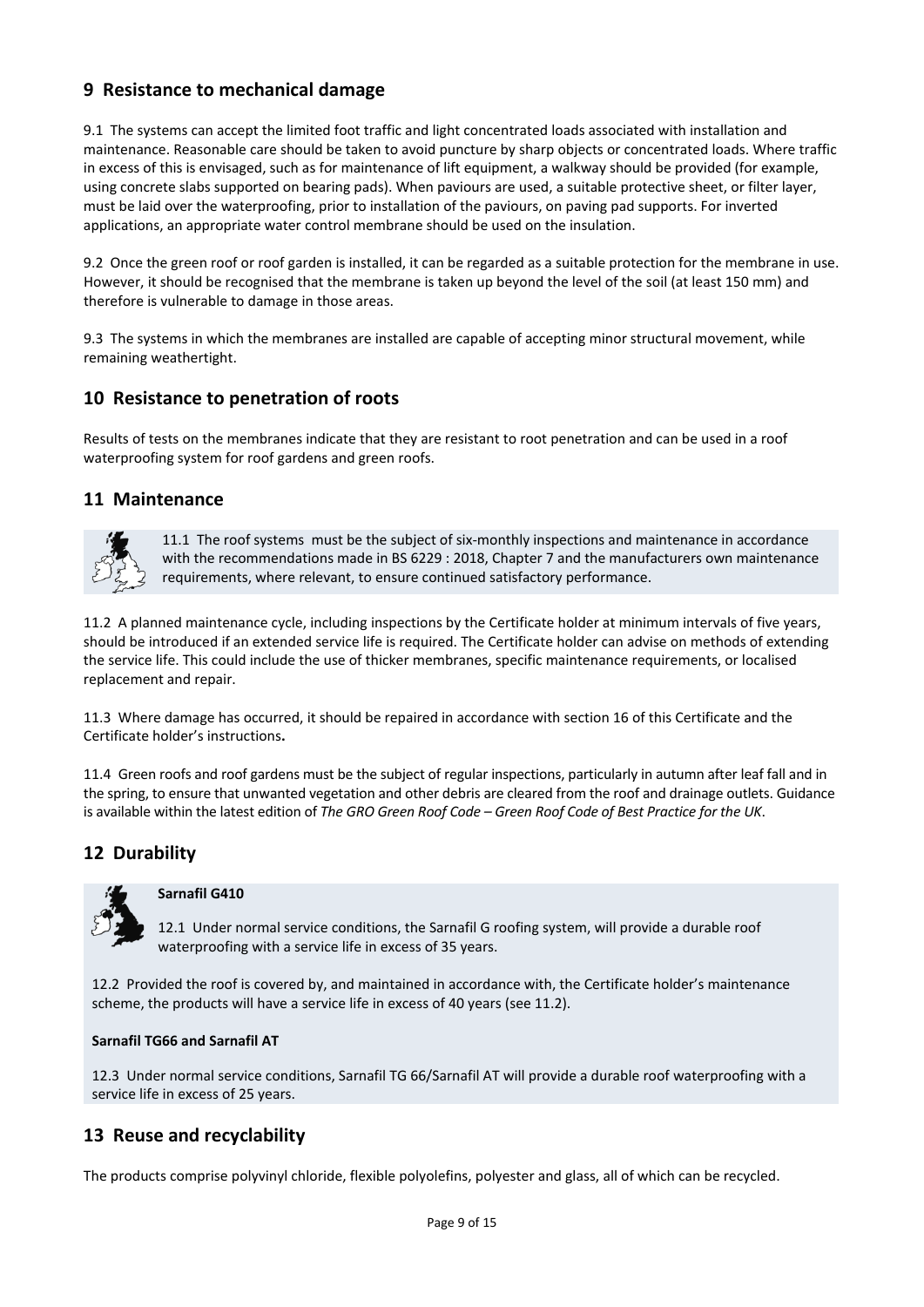### **14 General**

14.1 Installation of Sarnafil Protected Roof Waterproofing Membranes (see Figure 1) must be carried out by trained and approved installers working in accordance with the relevant clauses of the Certificate holder's instructions, BS 8000-0 : 2014, BS 8000-4 : 1989 and the Single Ply Roofing Association (SPRA) *Single Ply : Design Guide.*

14.2 Conditions on site should be those for normal roof waterproofing work. Deck surfaces must be dry, clean and free from sharp projections such as nail heads or concrete nibs. When used over a rough or bitumen substrate, a suitable protection layer must be laid first.

### **15 Procedure**

15.1 Horizontal laps must be a minimum of 80 mm wide with all flashings raised a minimum of 150 mm above the finished roof level.

15.2 The membranes are mechanically fixed at perimeters, at all penetrations and at changes of level, and the laps welded together. Finally, the detail work is carried out.

15.3 The membranes must be covered with a suitable protective sheet or filter layer. For inverted roof applications, a suitable water-control layer should be used prior to the application of at least 50 mm of washed, well-rounded gravel. In areas of high wind exposure, a heavier gravel may be used and/or the gravel may be bonded at the edges for a distance of one metre using Sarnacol 2116. Alternatively, paving slabs set on suitable supports may be considered.

15.4 When used in loose-laid applications, account must be taken in the design of the deck with regard to the extra dead loading, owing to the weight of the aggregate and/or paving.

15.5 For green roof or roof garden applications, the Certificate holder's instructions must be strictly followed.

15.6 Flashing and detailing must be formed in accordance with the Certificate holder's instructions.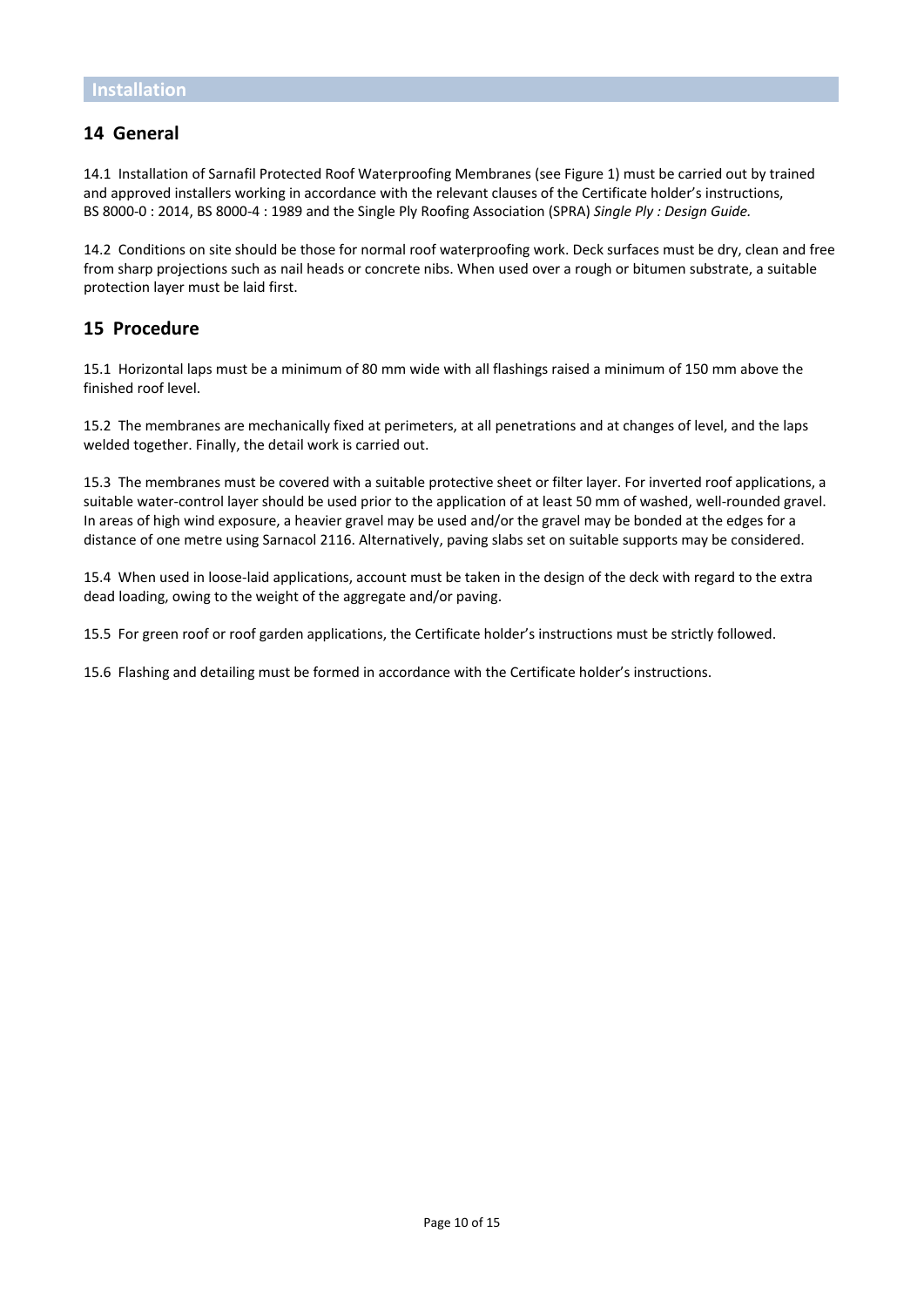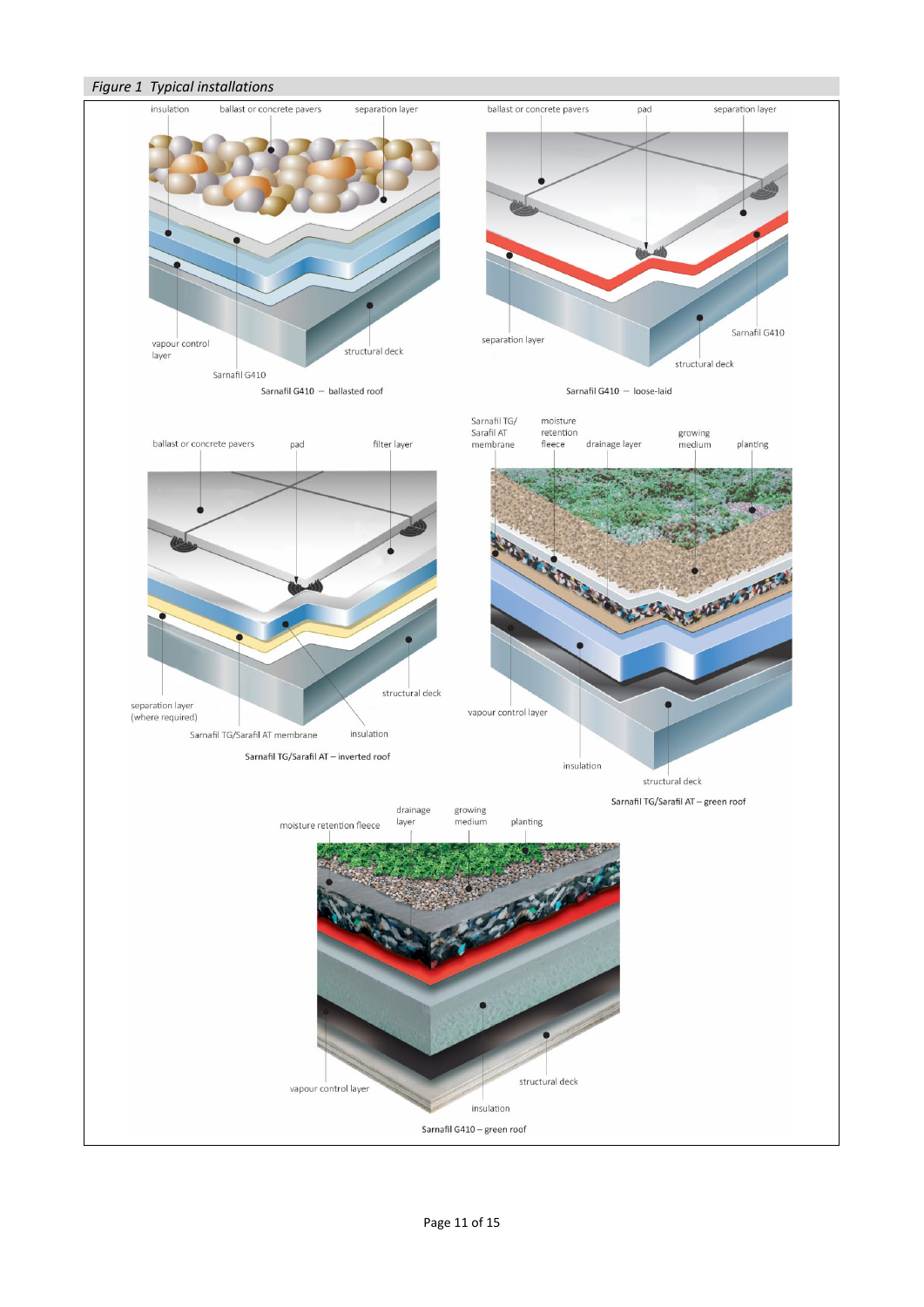# **16 Repair**

In the event of damage, repairs can be carried out by cleaning the affected area and applying a patch as described in the Certificate holder's instructions.

**Technical Investigations**

# **17 Tests**

17.1 Tests were carried out on samples of Sarnafil G410 and the results assessed to determine:

- tensile strength
- elongation at break
- tear resistance
- dimensional stability
- heat ageing (56 days at 80°C) followed by tensile strength and elongation
- UV ageing (500 light hours using UVB 313 lamps cycling 4 hours UV at 45°C and 4 hours condensation at 40°C) followed by tensile strength and elongation
- apparent density
- water vapour permeability
- ash content
- static indentation on hard and soft substrate
- low temperature flexibility
- thickness
- resistance to root penetration
- peel resistance of joints
- shear resistance of joints
- dynamic indentation on perlite board and expanded polystyrene
- resistance to wind uplift
- thermal shock
- water vapour resistance
- resistance to sliding at 90°C
- resistance to water pressure (6 m head)
- peel resistance when applied to chipboard, concrete, perlite and polyisocyanurate (asbestos-faced) substrates (using Sarnacol 2170 adhesive applied to Sarnafil G410-12EL)
- peel resistance from a concrete substrate without ageing, after 56 days heat ageing at 80°C and after 28 days water soak at 20°C (using Sarnacol 2170 adhesive)
- resistance to cyclic movement
- air pressure resistance of joints
- tensile strength of welded joint after 28 days heat ageing at 80°C
- tensile strength of welded joint (longitudinal and transverse) after 7 days water soak at 60°C.

17.2 Tests were carried out on samples of Sarnafil AT and the results assessed to determine:

- thickness
- mass per unit area
- tensile strength
- elongation at break
- tear resistance
- resistance to impact
- low temperature flexibility

17.3 Tests were carried out on samples of Sarnafil membrane of similar composition and the results assessed to determine:

- dynamic indentation on perlite board and expanded polystyrene
- static indentation on concrete and expanded polystyrene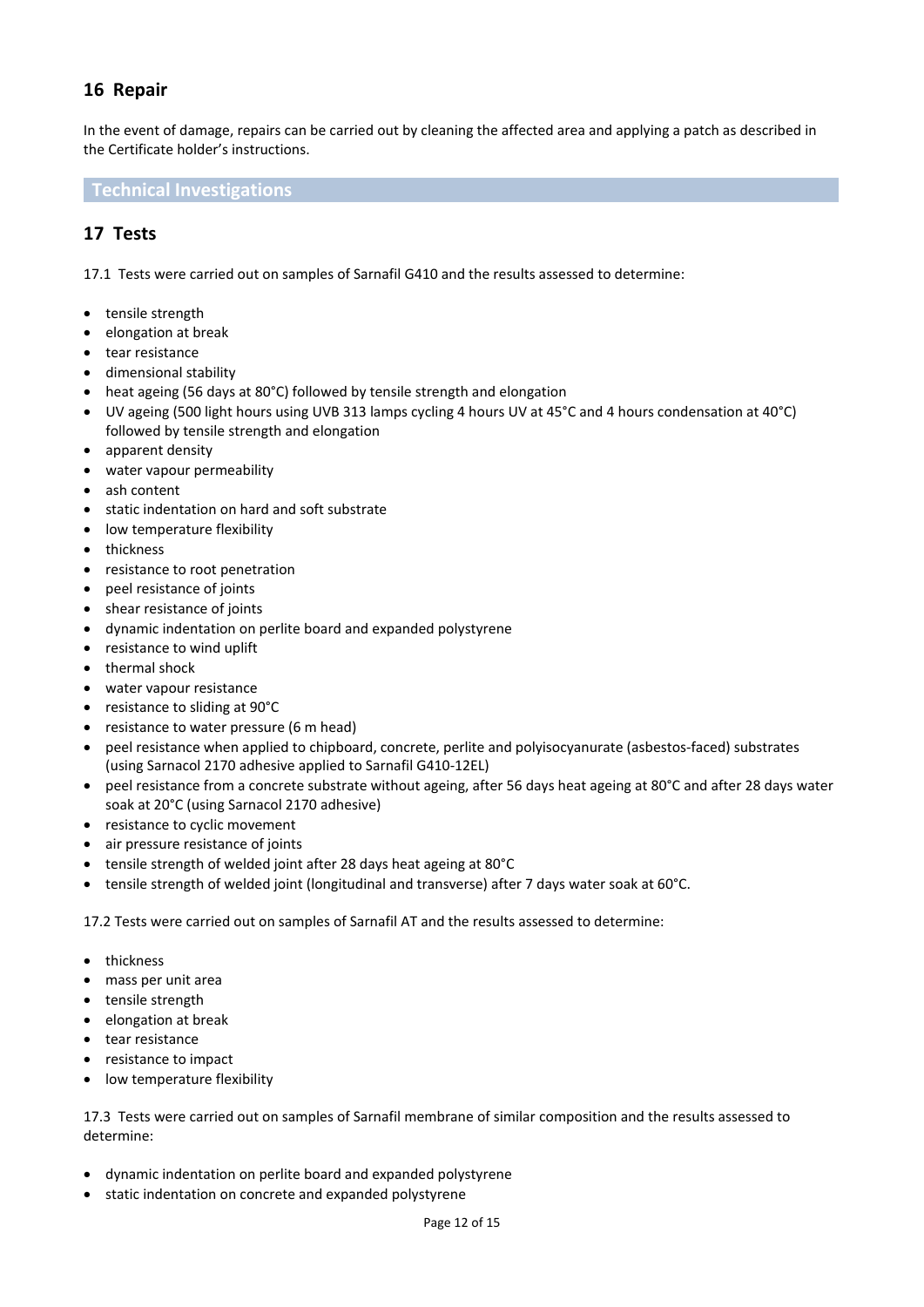• tensile strength of joints.

17.4 Tests were carried out on samples of Sarnafil TG66 and the results assessed to determine:

- tensile strength
- elongation at break
- 28 days water soak at 60°C followed by tensile strength and elongation
- dimensional stability
- tear strength (nail)
- static indentation on concrete and expanded polystyrene
- dynamic indentation on perlite board and expanded polystyrene
- water vapour permeability
- water vapour resistance.

# **18 Investigations**

18.1 Tests were conducted on a material of similar formulation to the Sarnafil TG66 material and the results assessed to determine:

- tensile strength and elongation
- resistance to water pressure
- resistance to nail tear
- resistance to folding at low temperature
- resistance to leakage at joints
- tensile strength of joints
- peel strength of joints.

18.2 Existing data relating to resistance of the membranes to root penetration and reaction to fire test data were evaluated.

18.3 The manufacturing process was evaluated, including the methods adopted for quality control, and details were obtained of the quality and composition of the materials used.

18.4 A survey of known users was carried out to assess the performance in use of the products.

18.5 Visits were made to existing sites in Switzerland and in the UK, and the results of tests conducted on Sarnafil G410 unaged, naturally-aged and accelerated-aged material, and on a material of similar formulation to Sarnafil TG66 unaged and naturally-aged material.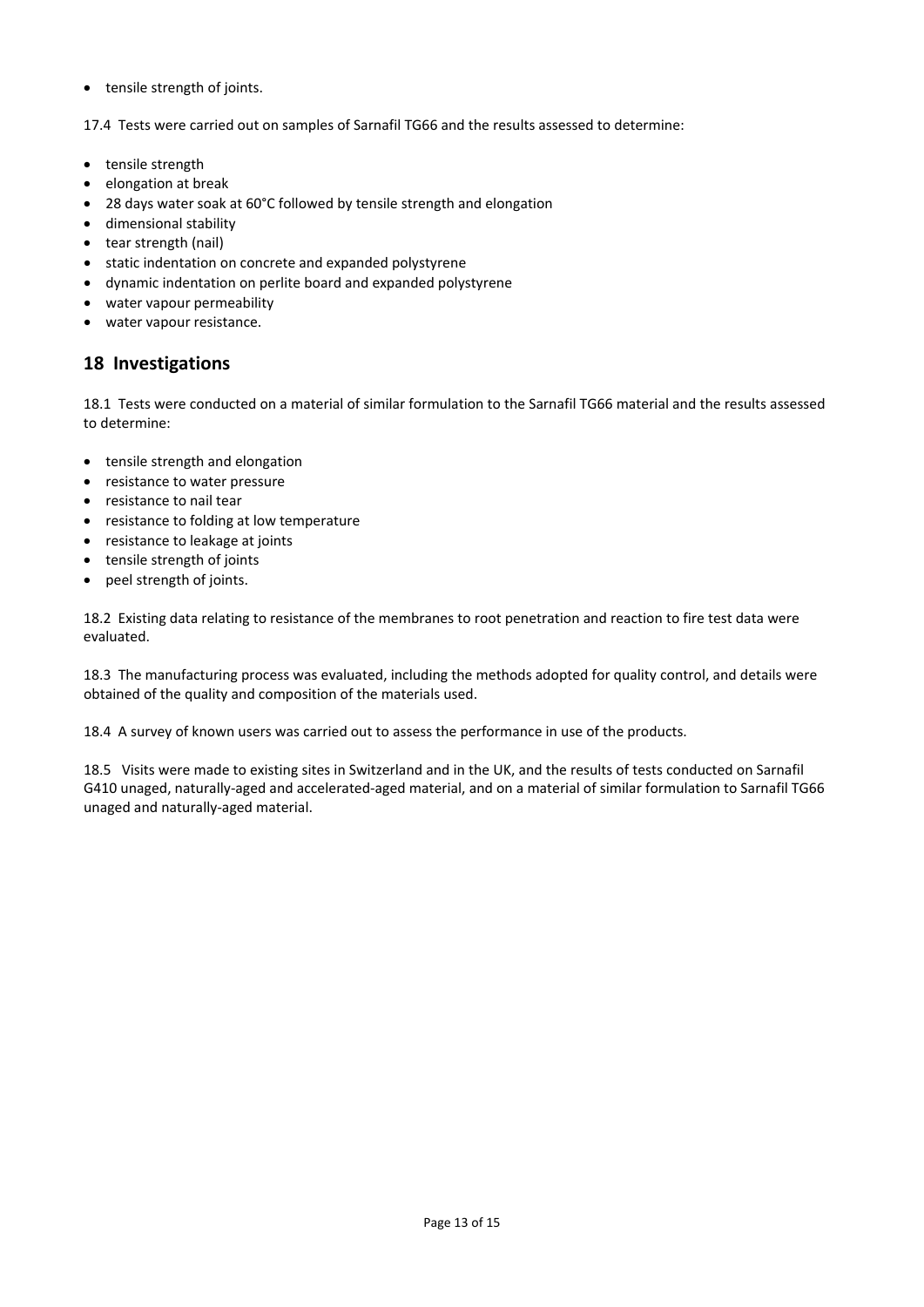### **Bibliography**

BS 6229 : 2018 *Flat roofs with continuously supported coverings — Code of practice*

BS 8000-0 : 2014 *Workmanship on construction sites  — Introduction and general principles* BS 8000-4 : 1989 *Workmanship on building sites — Code of practice for waterproofing*

BS 8217 : 2005 *Reinforced bitumen membranes for roofing — Code of practice*

BS EN 1991-1-1 : 2002 *Eurocode 1 — Actions on structures — General actions Densities, self-weight, imposed loads for buildings* 

NA to BS EN 1991-1-1 : 2002 UK National Annex *to Eurocode 1 — Actions on structures — General actions— Densities, self-weight, imposed loads for buildings*

BS EN 1991-1-3 : 2003 + A1 : 2015 *Eurocode 1 : Actions on structures — General actions — Snow loads*  NA + A2 : 18 NA to BS EN 1991-1-3 : 2003 + A1 : 2015 UK National Annex to *Eurocode 1 : Actions on structures — General actions — Snow loads* BS EN 1991-1-4 : 2005 *Eurocode 1 : Actions on structures — General actions — Wind actions*

NA to BS EN 1991-1-4 : 2005 UK National Annex to *Eurocode 1 : Actions on structures — General actions — Wind actions*

BS EN 13956 : 2012 *Flexible sheet for waterproofing — Plastic and rubber sheets for roof waterproofing — Definitions and characteristics*

BS EN ISO 9001 : 2015 *Quality management systems — Requirements*

BS EN ISO 14001 : 2015 *Environmental management systems — Requirements with guidance for use*

EN 13501-5 : 2016 *Fire classification of construction products and building elements — Classification using data from external fire exposure to roofs tests*